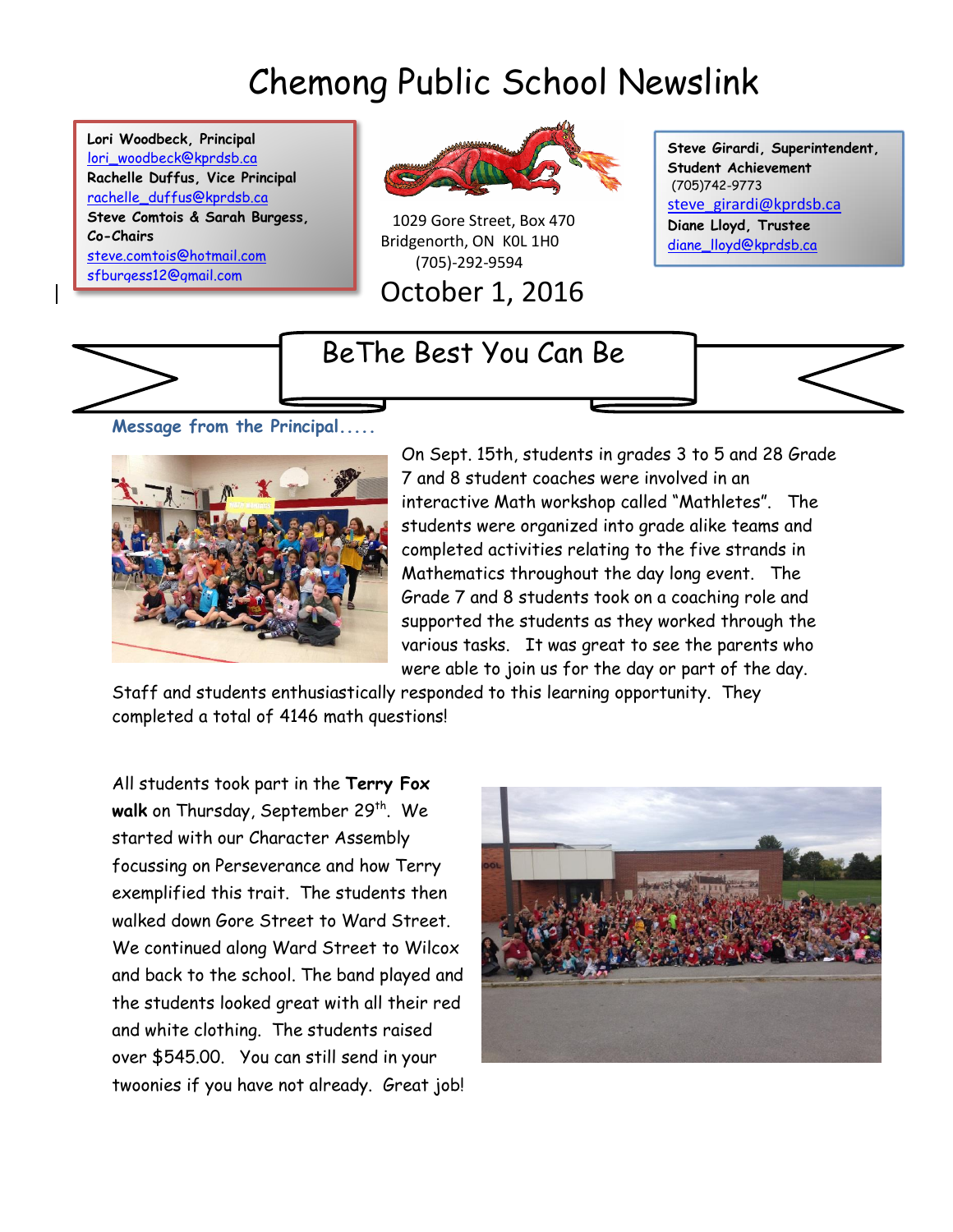#### **School Council 2016-2017**

A huge thank you to the following parents that have volunteered to be on our School Council this year: Steve Comtois (co-chair), Sarah Burgess (co-chair), Andrea Proctor (secretary), Jinnell Cooper (treasurer), Nicole Bunn, Kathy Whiteley, Amanda Brethour, Nicole Gifford, Tanya Schomodji, Lorie Windrem (teacher rep) and Allison McNamee (CUPE rep). Our next School Council meeting will take place on **Monday, October 17th at 6:30 p.m**. in our library. Everyone is always welcome to attend. We hope you can join us.

#### **Chemong Marketplace**

Our Second Annual Chemong Marketplace will be held on November 10<sup>th</sup>. Mark it on your calendar and come for an evening of shopping to support our school. If you are a vendor and are interested in renting a table for the evening, please contact the school at 705- 292-9594. We have a limit of 20 tables so it will be a first come, first served with a deadline of October 14<sup>th</sup> to register so we know how many tables we need to have on hand.

# **SchoolCash Online**



As you may know, for safety and efficiency reasons, we are now offering the convenience to parents of paying school fees online. I wanted to take this opportunity to thank all of you that have already registered with *School Cash Online*, our school's preferred method of payment.

For those of you who haven't, I need to make you aware that all of our teachers going forward will be posting school related trips and items online. Once you register we will be able to inform you of upcoming events via email, helping our school "Go Green".

One of our goals is to get as many parents registered on the site as possible. Please take 5 minutes to assist us, by following the steps below.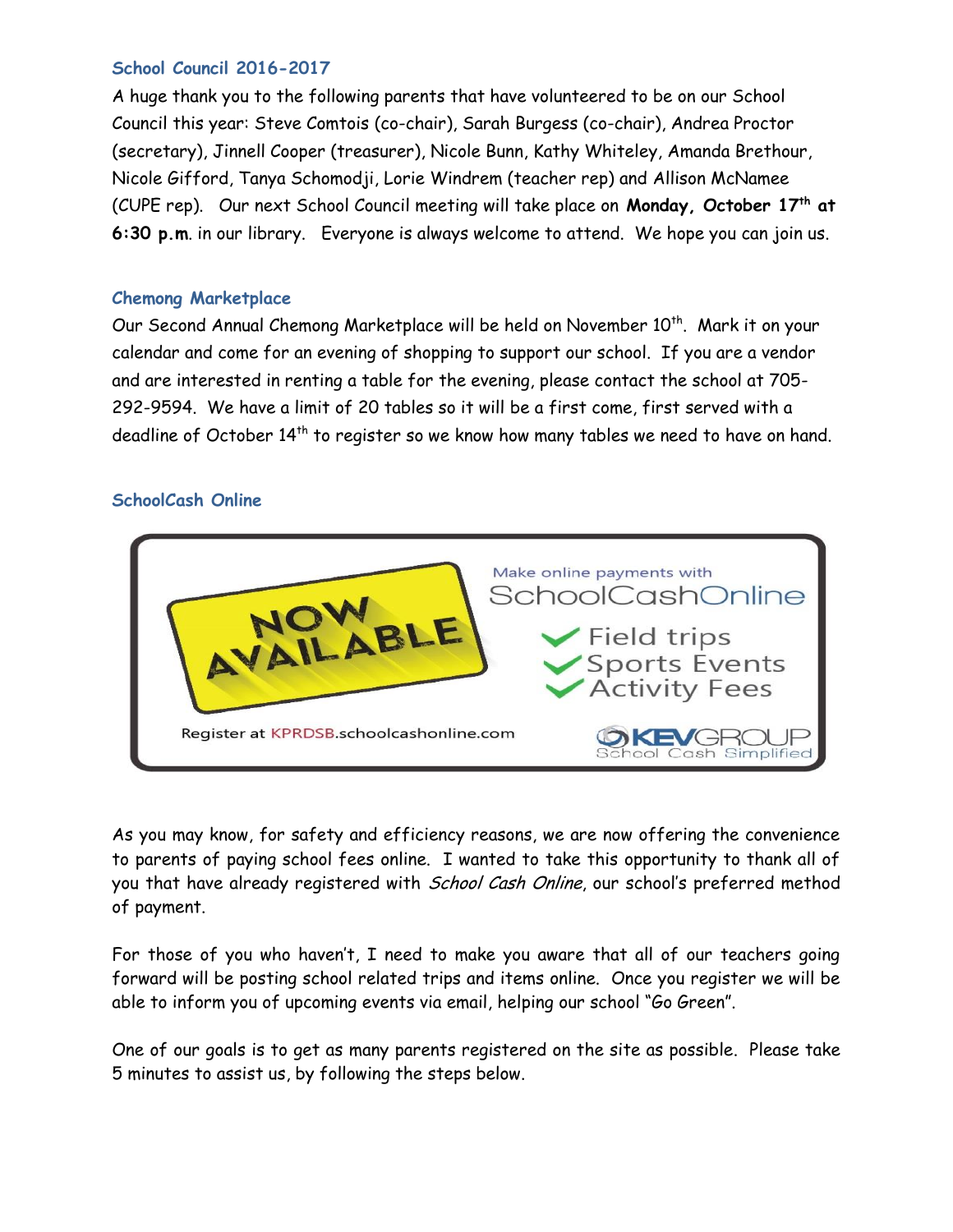#### **Here's how to Register Online:**

- Step 1: Please go to: **[https://kprdsb.schoolcashonline.com](https://kprdsb.schoolcashonline.com/)**
- Step 2: Register by selecting "Get Started Now" and follow the online steps.
- Step 3: After you receive the confirmation email, please select the 'click here' option, sign in and add each of your children to your household account.

Items are available until midnight on the day they are due, after midnight on that date they will no longer be available to pay online.

If you have any questions during the registration process or while shopping online, please contact the friendly Parent Helpdesk by calling **1-866-961-1803**.

#### **Green Dragons News**

Our naturalized learning areas continue to grow! Chemong has won a grant from the TD Friends of the Environment Foundation to install a new outdoor classroom. They have



generously granted us \$6250. Combined with \$4000 we raised through the Fun Fair Plant Sale, the Battery Busters Challenge, and other initiatives, we have enough to think big!

The new area will be located on

the Junior/Intermediate yard in the area of the sun shelter. Called "The Learning Grove", it will feature native trees and shrubs, a pollinator meadow, armour stone seating arranged in a circle, raised vegetable beds, and picnic tables. It will become a habitat for local wildlife as well as for the children of Chemong.

Our goal this fall is to get the trees installed. In the Spring, the construction work will begin. We hope the entire Chemong community will have a hand in this project. If you would like to be involved, we want you! Even if you can only spare an hour, every little bit helps. We are particularly looking for input from our Aboriginal community members. Please contact [krista\\_delahunt@kprdsb.ca](mailto:krista_delahunt@kprdsb.ca) if you are interested in collaborating with us.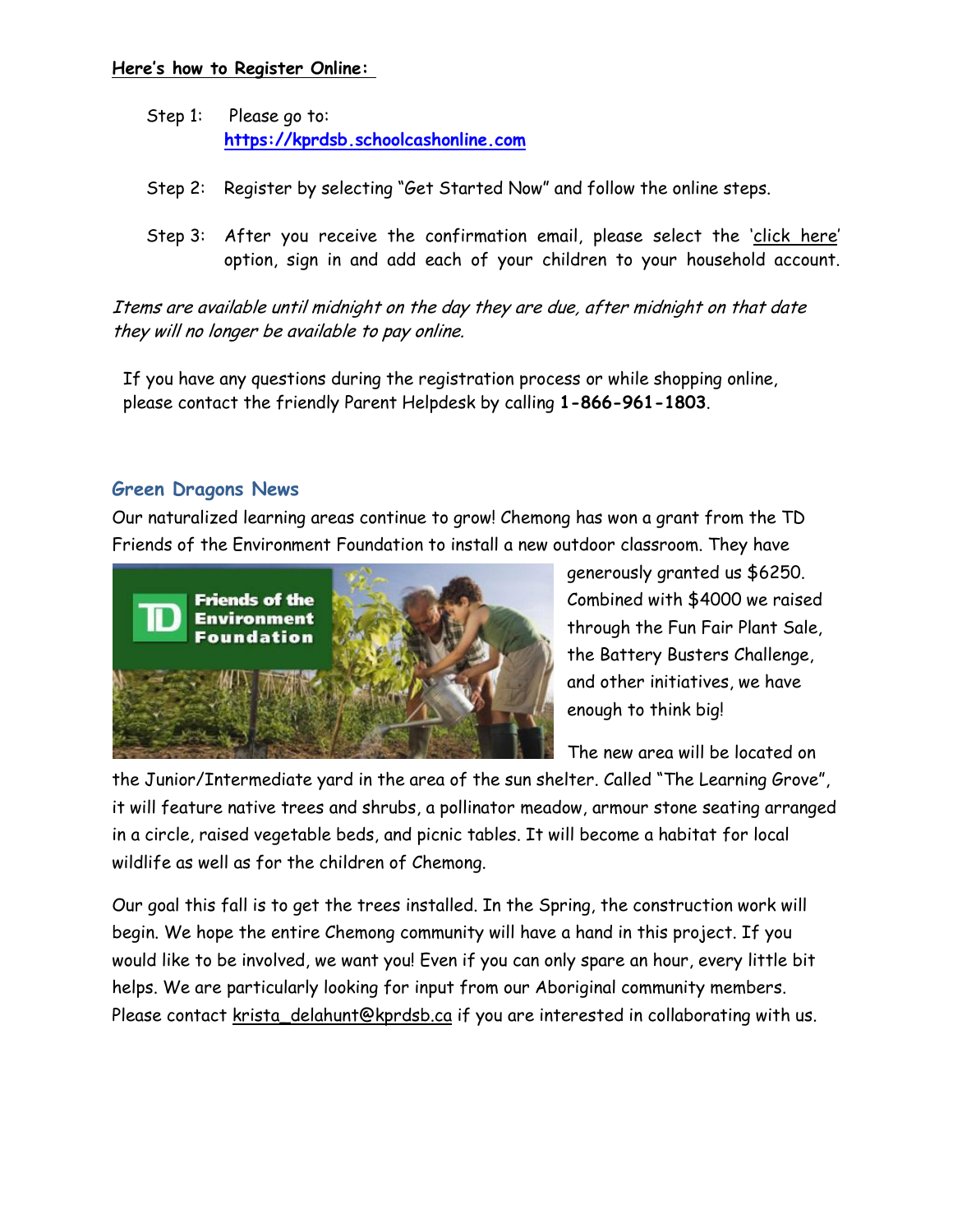## **World Teacher Day**

October 5 is a day in which we recognize the staff of Chemong. We will be showing our teachers how much we respect them by presenting them with treats and stars because they are the stars of our school.

Teachers help us with problems, they give up free breaks to coach sports and push us to achieve our goals. These lessons we will take with us in to the future.

Thank you to all the staff at Chemong.

Student Council Representatives: Emily B, Emily T, Daria H, Hillary T



## **Battery Busters**



**October 17 – 23, 2016** collect used single-use and rechargeable household batteries (weighing up to 5 kg each). Classes will compete in two categories:

1) who can collect the most weight and

2) who can make the most creative display with their batteries!

Start saving now so we can have another successful year and win one of four prizes of \$1,500 to support our Eco Outdoor Play Areas!